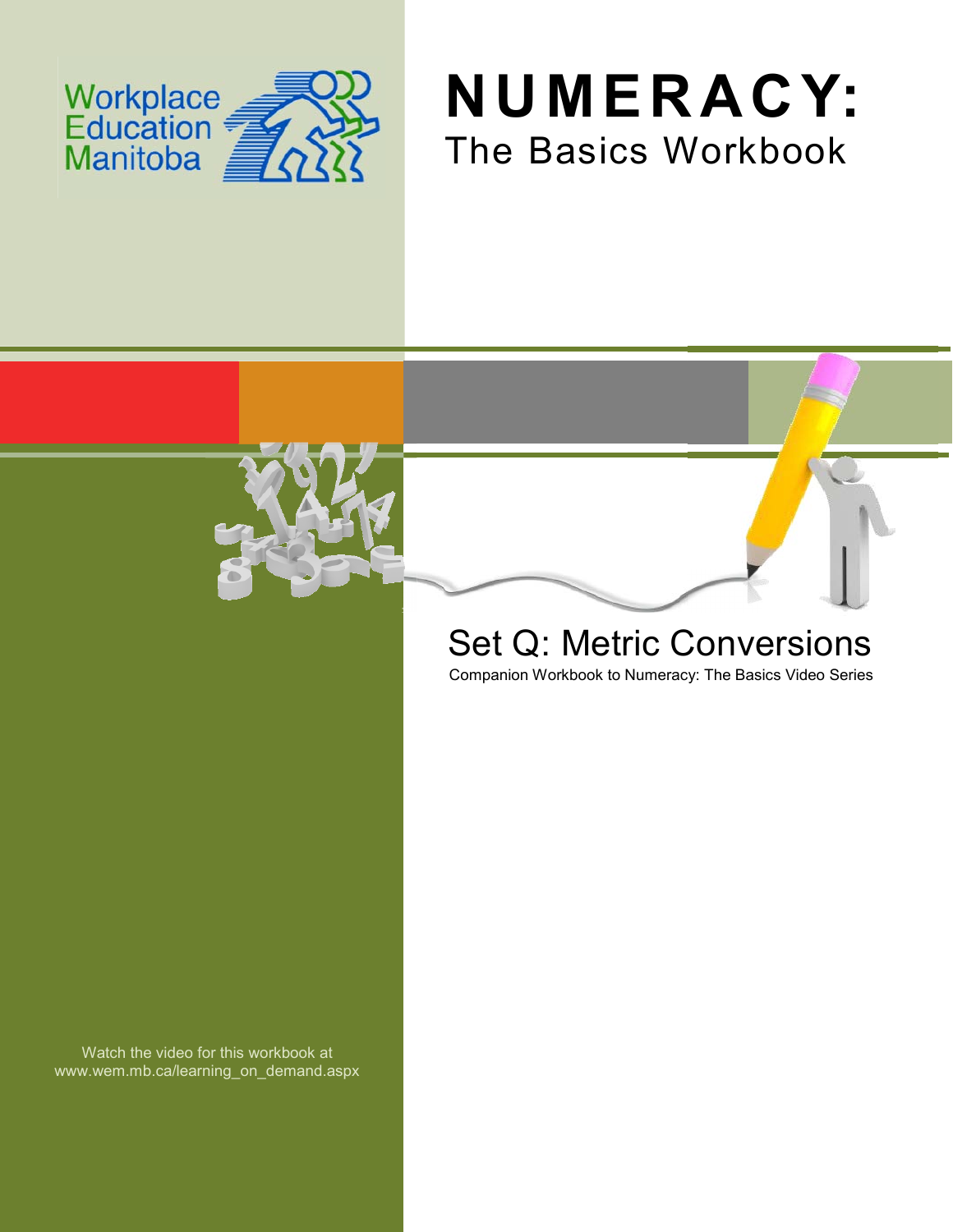Workplace Education Manitoba would like to express appreciation to the following for supporting the development of this curriculum:

> The Government of Canada Human Resource Skills Development Canada (HRSDC)

> > and

The Manitoba Government Industry Workforce Development (IWD), Entrepreneurship, Training and Trade (ETT)

Workplace Education Manitoba would also like to thank the individuals from across Manitoba who provided consultation, content, and feedback.

> For more information, visit [www.wem.mb.ca](http://www.wem.mb.ca/) or contact the Project Coordinator Lindsay Laidlaw at [info@wem.mb.ca](mailto:info@wem.mb.ca)

Workplace Education Manitoba 1000 Waverley Street Winnipeg, MB, R3T 0P3

©Workplace Education Manitoba, 2012

All rights reserved; no part of this publication may be reproduced, stored in a retrieval system, or transmitted in any form by any means, electronic, mechanical, photocopying, recording, or otherwise without

prior written permission of the Publishers. This manual may not be lent, resold, hired out or otherwise disposed by way of trade in any form of binding or cover than that which it is published, without the prior consent of the Publishers.



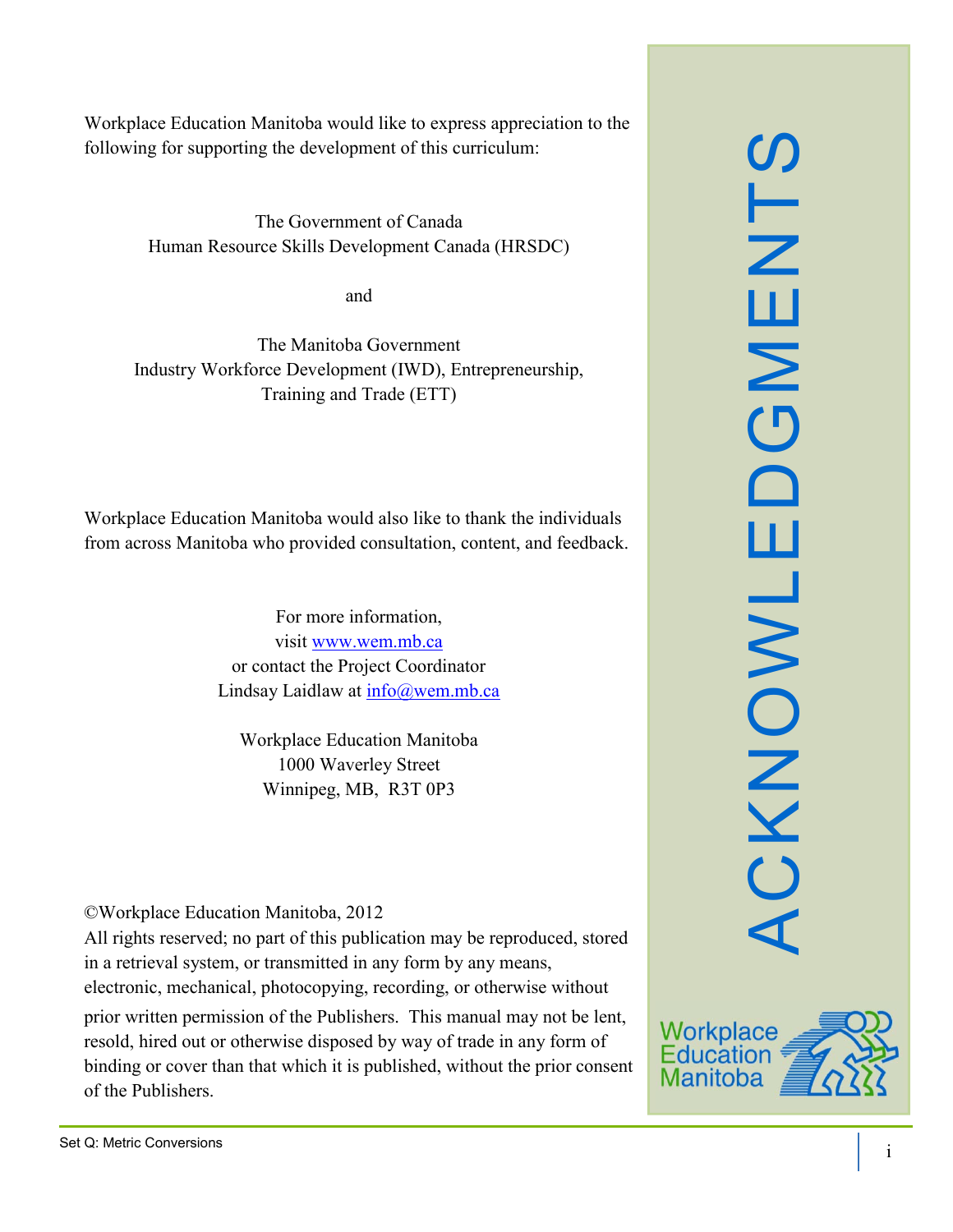

# **INTRODUCTION**

# **What is Numeracy: The Basics Workbook?**

This workbook is intended to accompany Workplace Education Manitoba's (WEM) Numeracy: The Basics Video Series, a set of 50 videos that explain essential numeracy concepts.

The refresher videos cover 25 critical numeracy topics, each broken into concept and practice.

The video series and accompanying downloadable workbooks can be found on the WEM website at [http://www.wem.mb.ca/learning\\_on\\_demand.aspx](http://www.wem.mb.ca/learning_on_demand.aspx)

These Numeracy: The Basics workbooks provide an opportunity for additional skill-building practice.

#### **Numeracy: The Basics topics are:**

- Order of Operations 1
- Order of Operations 2
- Adding & Subtracting Fractions 1
- Adding & Subtracting Fractions 2
- Multiplying & Dividing Fractions
- $\bullet$  Mixed & Improper Fractions
- Operations with Mixed Fractions 1
- Operations with Mixed Fractions 2
- Operations with Mixed Fractions 3
- Adding & Subtracting Decimals
- Multiplying Decimals
- Dividing Decimals
- Order of Operations & Decimals
- Decimals, Fractions & Percent 1
- Decimals, Fractions & Percent 2
- Imperial Conversions
- Metric Conversions
- Metric and Imperial Conversions
- Geometry  $1 -$  Perimeter
- Geometry  $2 Area$
- Geometry 3- Volume
- Solving Equations 1
- Solving Equations 2
- Ratio & Proportion
- Averages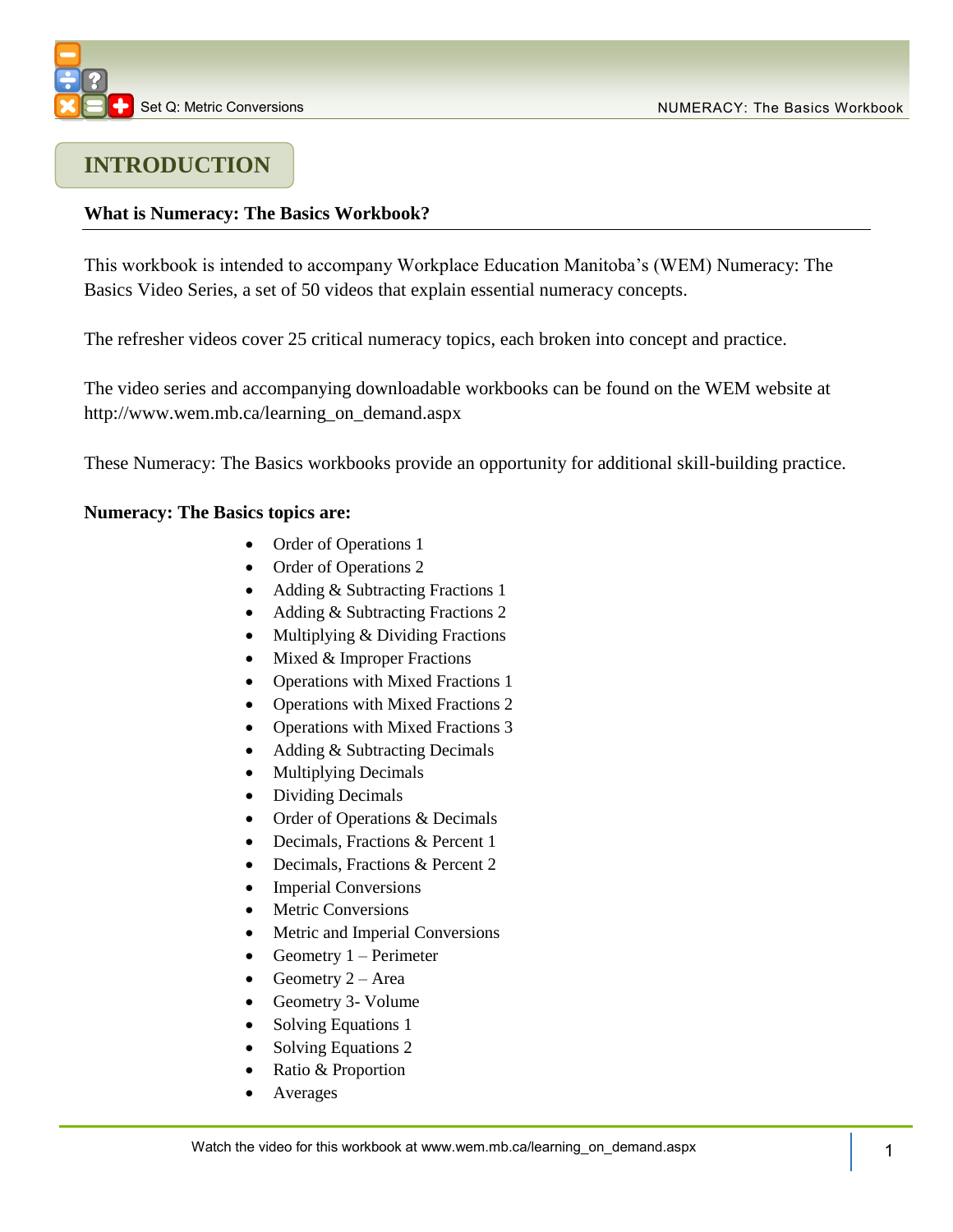

# **METRIC CONVERSIONS**

This workbook contains five skill-building practice sections. Solutions can be found at the end of the workbook.

# **Practice Section A**

Convert each of the following metric measures into the units indicated.

- 1.  $12 cm = \_ m$
- 2.  $4 cm = mm$
- 3.  $4 km = \_ mm$
- 4.  $8 km =$  *cm*
- 5.  $7 m = \_ cm$
- 6.  $13 cm =$  *mm*
- 7. 36 \_\_\_\_ *mm cm*
- 8.  $29 \text{ } m = \text{ } \text{ } km$
- 9.  $5.5 cm = \_ mm$
- 10.  $0.6 cm = \_ m$
- 11.  $9 km =$  *cm*
- 12.  $27$   $mm = \_ cm$
- 13.  $8.1 m = \_ mm$
- 14.  $7.5 m = \_ km$
- 15.  $67000$   $mm = \_ km$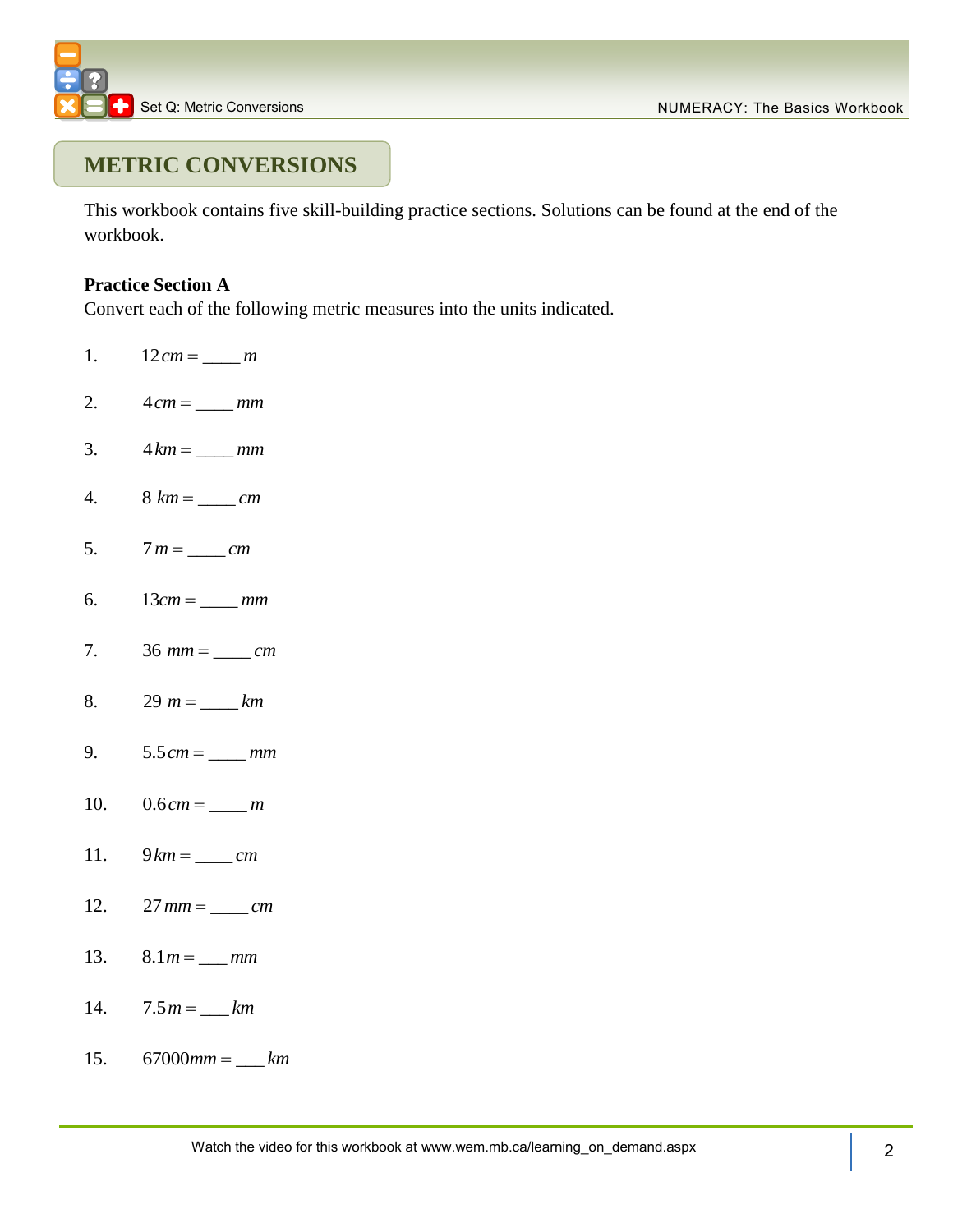

# **Practice Section B**

Convert each of the following metric measures into the units indicated.

- 1.  $107$   $mm = \_ cm$
- 2.  $142$   $mm =$   $km$
- 3.  $17.5 km =$  <u>*km*</u>
- 4.  $11.25 km = \_ mm$
- 5.  $322 cm = \_ m$
- 6.  $5.5 km - 2400 cm =$  *mm*
- 7.  $1.5 km + 5000 m =$ <u>\_\_\_\_\_\_\_</u> *cm*
- 8.  $36 cm + 3 km =$  *mm*
- 9.  $5.3 km + 7500 m =$ <u>\_\_\_\_\_\_\_</u> *cm*
- 10.  $5m + 3.7$   $cm =$  \_\_\_\_\_\_  $mm$
- 11.  $4 km + 2300 cm - 610 m =$  \_\_\_\_\_\_\_ *cm*
- 12.  $5 m + 21 cm - 1700 mm =$  \_\_\_\_\_\_\_ *km*
- 13.  $5680 m + 279 cm - 1.7 km =$  *mm*
- 14.  $1.5 km - 3390 cm + 670 mm =$  *m*
- 15.  $7000 m - 5.4 km + 27500 mm =$  \_\_\_\_\_\_\_ *cm*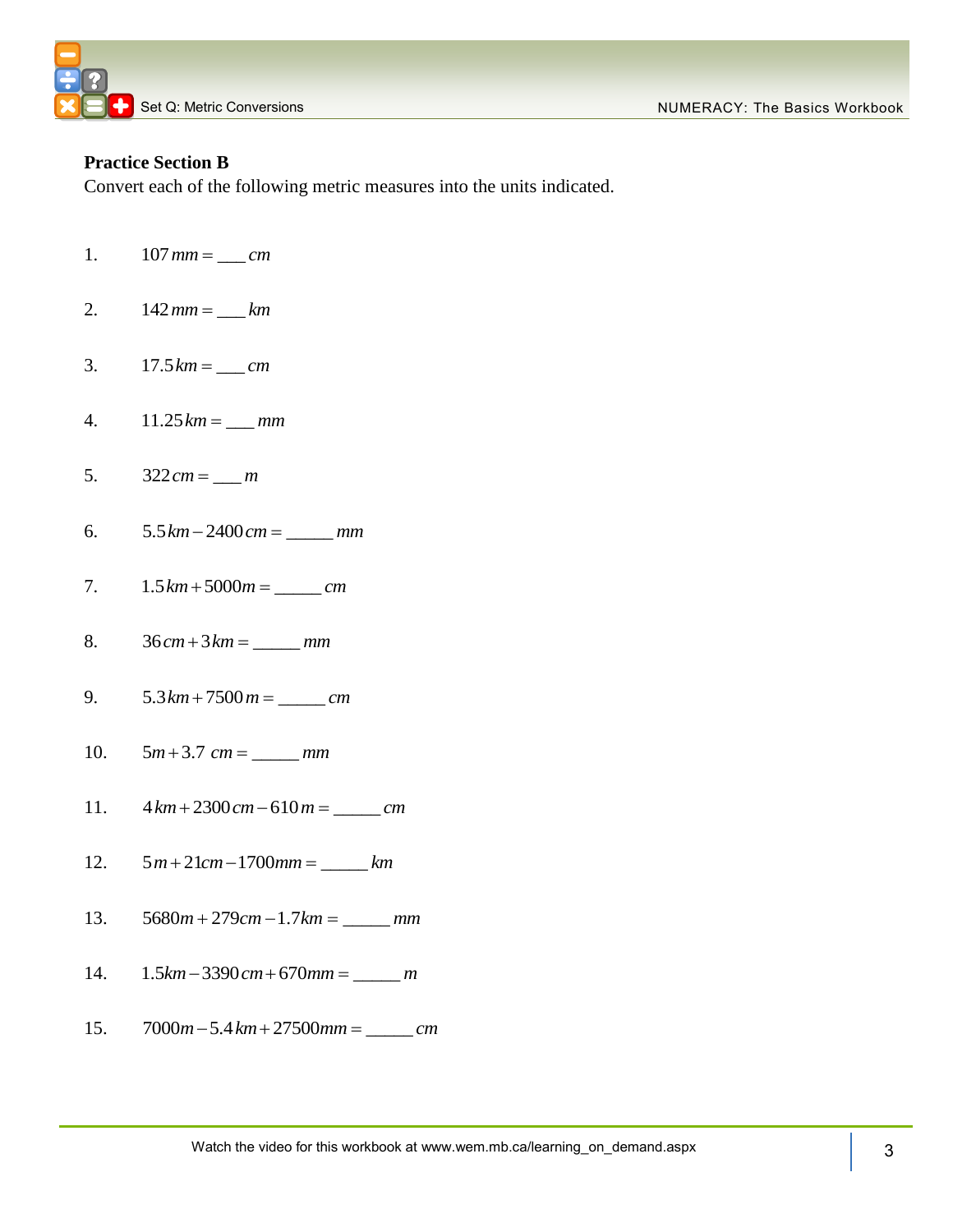## **Practice Section C**

Convert each of the following metric measures into the units indicated.

1. Convert 4750 mm into \_\_ m + \_\_ cm + \_\_ mm  
\n2. Convert 6894220 mm into \_\_ km + \_\_ m + \_\_ cm + \_\_ mm  
\n3. 
$$
5m+21cm-1700mm+5.5km-2400cm = __ mm
$$
  
\n4.  $(0.75km+548m-27500mm)-(1.5m-1500mm+1.75cm) = __m$   
\n5.  $(1.5km-1519cm)+\frac{300m}{1.25}-\left(1.125m+\frac{1}{4}+125cm\right) = __km$ 

#### **Practice Section D**

In this section, solutions for the practice questions contain commonly-made errors. For each question, circle the error(s) and give a correct solution.

1.

$$
5 m + 21 mm - 1.5 cm = \underline{\hspace{2cm}} cm
$$
  
\n
$$
5 m \times \frac{100 cm}{1 m} + 21 mm \times \frac{1 cm}{10 mm} - 1.5 cm = \underline{\hspace{2cm}} cm
$$
  
\n
$$
500 cm + 210 cm - 1.5 cm = \underline{\hspace{2cm}} cm
$$
  
\n
$$
= 708.5 cm
$$

2.

$$
4 m - 21 cm = \t\t mm
$$
  

$$
4 m \times \frac{100 \, \rho m}{1 \, \text{m}} \times \frac{10 mm}{1 \, \rho m} = 400 \, \text{mm}
$$
  

$$
21 \, \rho m \times \frac{10 mm}{1 \, \rho m} = 210 \, \text{mm}
$$
  

$$
400 - 210 = 190 \, \text{cm}
$$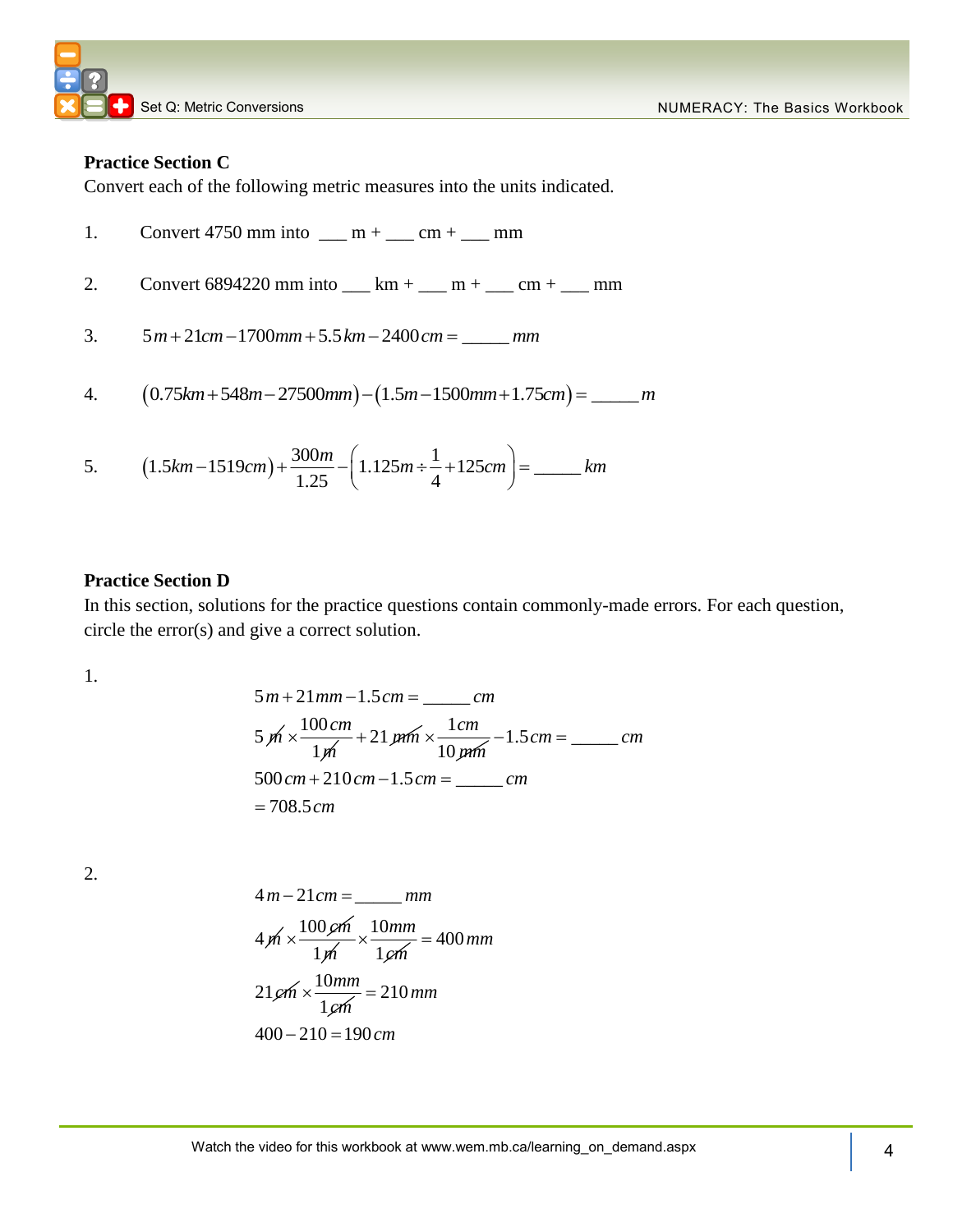



# **Practice Section E**

Challenge Question. If you can do this one, then you get an  $A^+$ .  $\odot$ 

A rope that is 24000 mm long must be cut into 20 individual pieces such that each piece is 5 cm longer that the previous piece. How long, in meters, is the  $10<sup>th</sup>$  piece of rope? Support your answer with suitable calculations.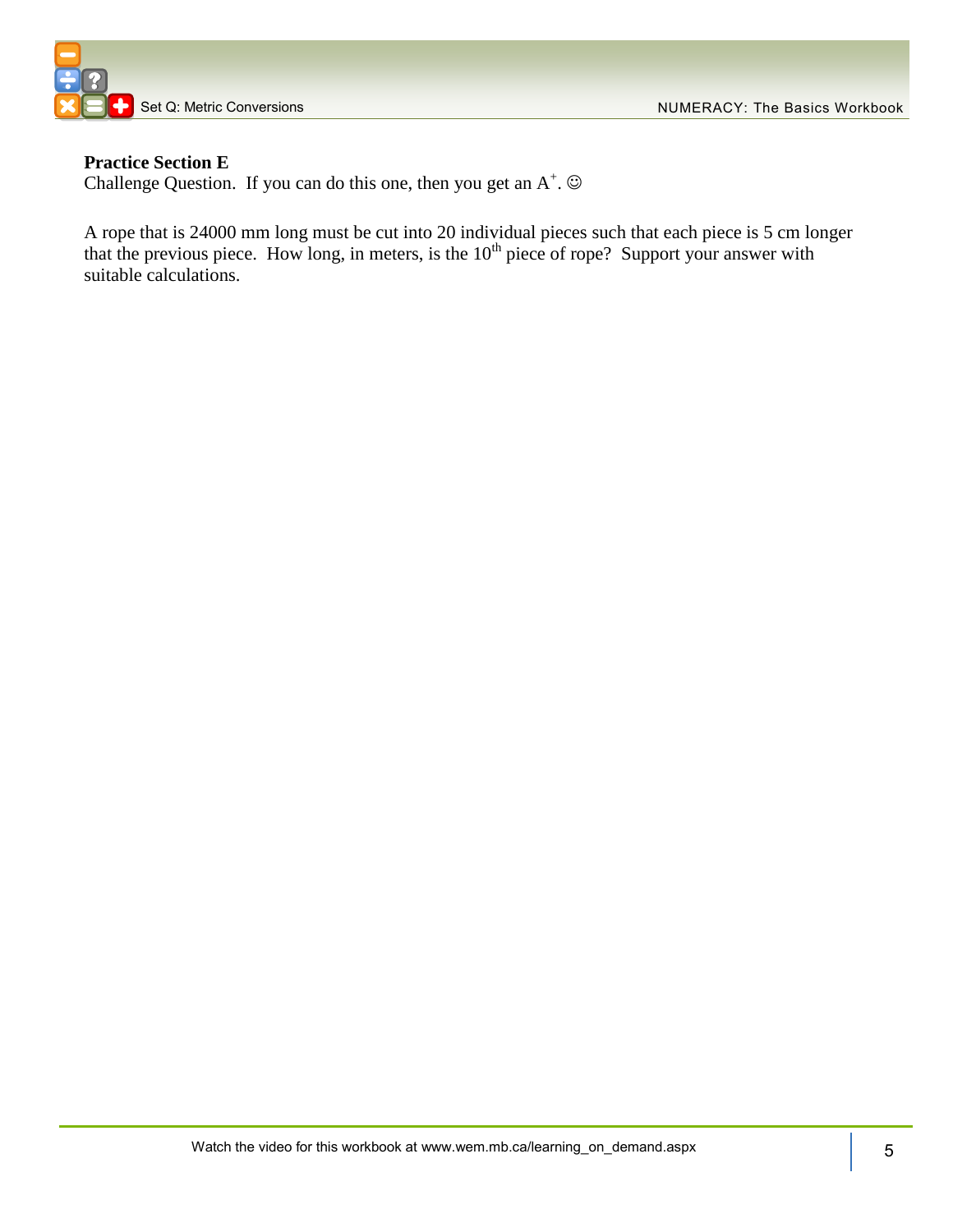NUMERACY: The Basics Workbook

# SOLUTIONS

# Set Q

Metric Conversions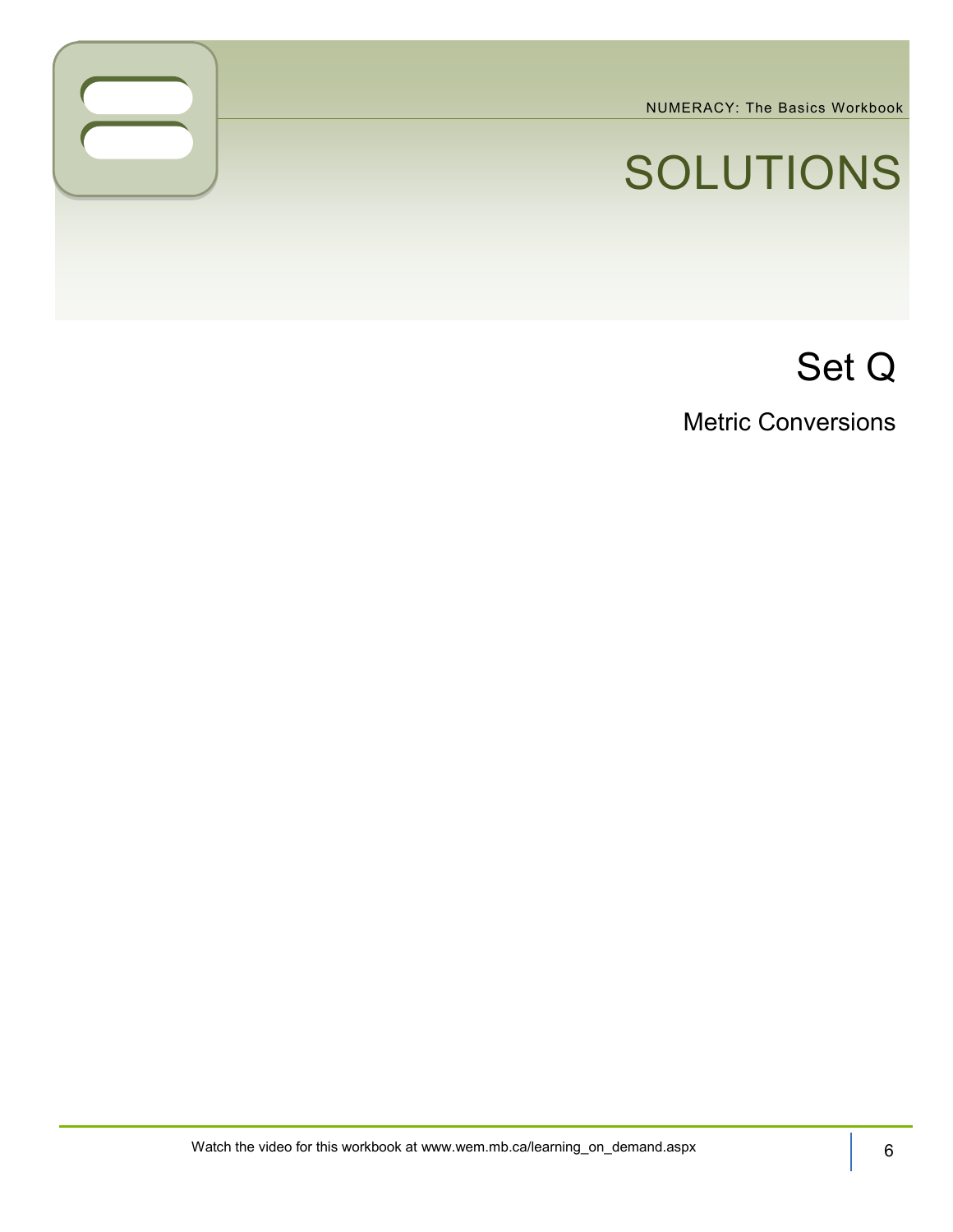# **METRIC CONVERSIONS**

# **Practice Section A**

1. Solution:  
\n
$$
12 \text{ cm} = \frac{m}{100 \text{ cm}} = \frac{12}{100} \text{ m} = 0.12 \text{ m}
$$
\n2. Solution:  
\n
$$
4 \text{ cm} = \frac{mm}{1 \text{ cm}}
$$
\n
$$
4 \text{ cm} \times \frac{10 \text{ mm}}{1 \text{ cm}} = 40 \text{ mm}
$$
\n3. Solution:  
\n
$$
4 \text{ km} = \frac{mm}{1 \text{ km}}
$$
\n4.  $\frac{1000 \text{ m}}{1 \text{ km}} \times \frac{100 \text{ cm}}{1 \text{ m}} \times \frac{10 \text{ mm}}{1 \text{ cm}} = 4000000 \text{ mm}$ \n4. Solution:  
\n
$$
8 \text{ km} = \frac{cm}{1 \text{ km}} = 8 \text{ km}
$$
\n
$$
8 \text{ km} \times \frac{1000 \text{ m}}{1 \text{ km}} \times \frac{100 \text{ cm}}{1 \text{ m}} = 800000 \text{ cm}
$$
\n5. Solution:  
\n
$$
7 \text{ m} = \frac{cm}{1 \text{ m}}
$$
\n
$$
7 \text{ m} \times \frac{100 \text{ cm}}{1 \text{ m}} = 700 \text{ cm}
$$
\n6. Solution:  
\n
$$
13 \text{ cm} = \frac{mm}{1 \text{ cm}}
$$
\n
$$
13 \text{ cm} \times \frac{10 \text{ mm}}{1 \text{ cm}} = 130 \text{ mm}
$$
\n7. Solution:  
\n
$$
36 \text{ mm} = \frac{cm}{10 \text{ mm}} = \frac{36}{10} \text{ cm} = 3.6 \text{ cm}
$$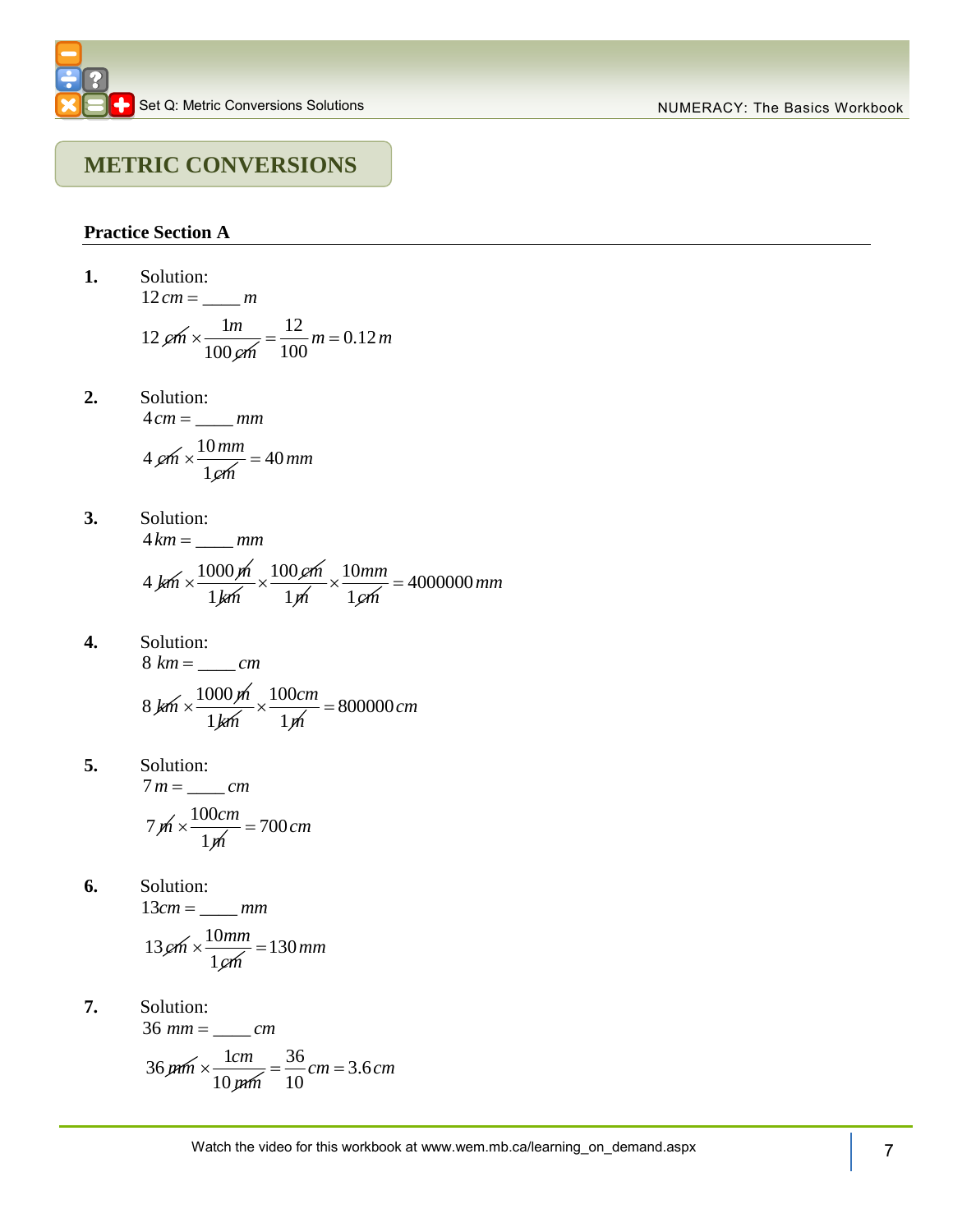**8.** Solution: Solution:<br>29  $m = \underline{\hspace{2cm}} km$ 1 *km*

$$
29 \cancel{m} \times \frac{1 \cancel{km}}{1000 \cancel{m}} = \frac{29}{1000} \cancel{km} = 0.029 \cancel{km}
$$

**9.** Solution:  $5.5 cm =$  *mm* 

$$
5.5 \,\cancel{cm} \times \frac{10 \,mm}{1 \,\cancel{cm}} = 55 \,mm
$$

- **10.** Solution: Solution:<br>0.6 *cm* = \_\_\_\_ *m*  $0.6$  cm  $\times$   $\frac{1}{100}$ 100 *m cm*  $\times \frac{1m}{100} = \frac{0.6}{100}m = 0.006$  $=\frac{0.6}{100}m=0.006m$
- **11.** Solution: Solution:<br>9 km = <u>\_\_\_\_\_</u> cm 9 *km* 1000 *m* 1*km* 100 1 *cm m*  $x \frac{100cm}{4} = 900000cm$
- **12.** Solution: Solution:<br>27 mm = \_\_\_\_\_ *cm* 27 pm $m \times \frac{1}{n}$ 10 *cm mm*  $\times \frac{1cm}{1.2} = \frac{27}{1.2}$  cm = 2.7  $=\frac{27}{10}$  cm = 2.7 cm
- **13.** Solution: Solution:<br>8.1 *m* = \_\_\_ *mm*  $8.1 \cancel{m} \times \frac{100 \cancel{cm}}{100}$ 1*m* 10 1 *mm cm*  $\times \frac{10mm}{\sim} = 8100mm$
- **14.** Solution: Solution:<br>7.5 *m* = \_\_\_ *km*  $7.5 \, \text{m} \times \frac{1}{100}$ 1000 *km m*  $\times \frac{1km}{1000} = \frac{7.5}{1000} km = 0.0075$  $=\frac{7.5}{1000}$  km = 0.0075 km
- **15.** Solution:  $1000 \, \text{m}$   $1000 \, \text{m}$ <br>
Solution:<br>  $67000 \, \text{mm} = \_ \text{km}$ 67000 pm  $\times \frac{1}{10}$  $=$ 10 *mm*  $\times \frac{1}{\sqrt{n}}$ 100 *cm* 1 1000 *km m*  $x \frac{1km}{10000} = \frac{67000}{1000000} km = 0.067$  $\frac{67000}{10 \times 100 \times 1000}$  $=\frac{67000}{10\times100\times1000}$  km = 0.067 km  $\frac{67000}{x100 \times 1000}$  km =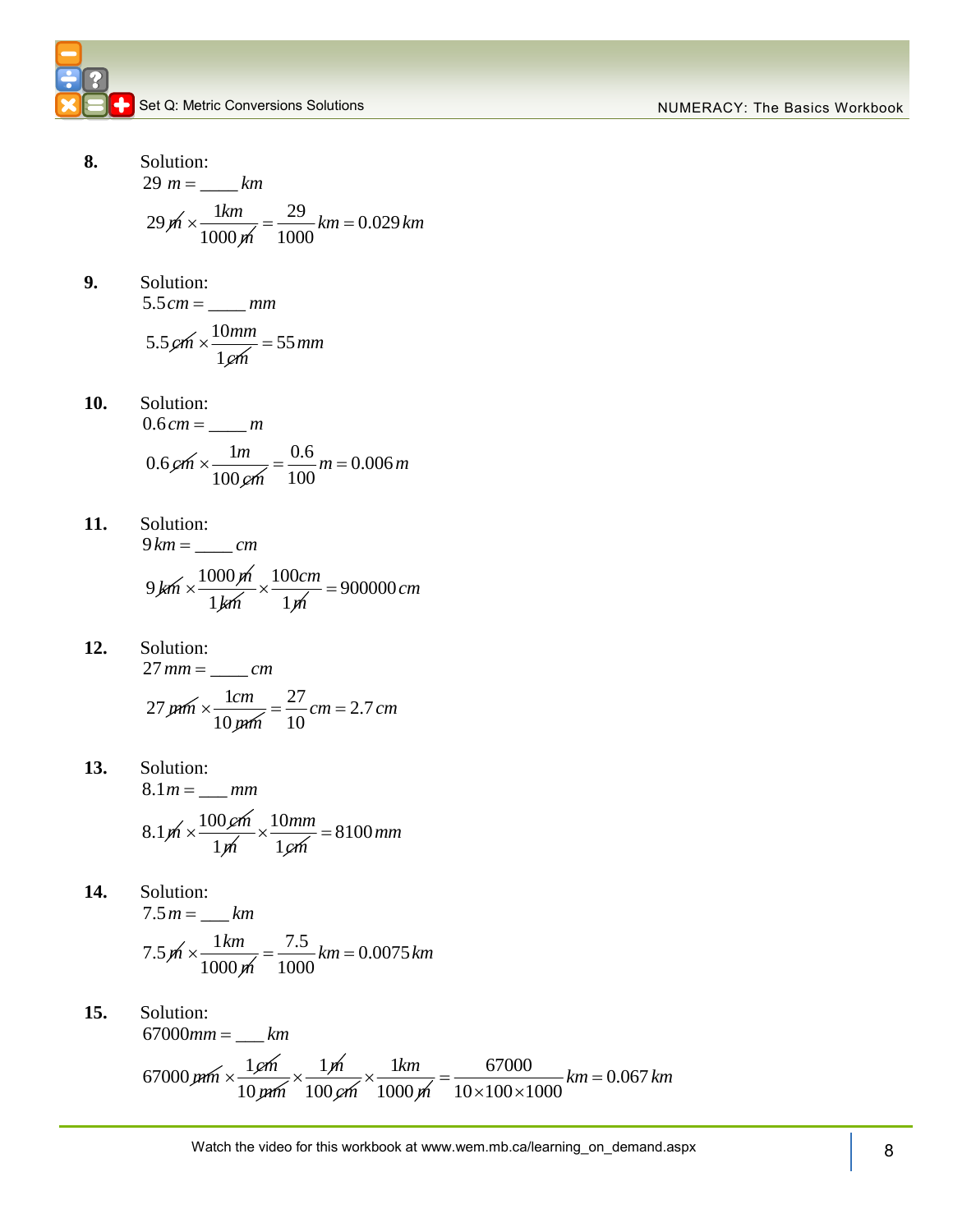#### **Practice Section B**

1. Solution: 
$$
107 \text{ mm} = \underline{\qquad}
$$

$$
107 \,\mu\text{m} \times \frac{1 \text{cm}}{10 \,\mu\text{m}} = \frac{107}{10} \text{cm} = 10.7 \text{cm}
$$

*mm cm*

**2.** Solution: 10  $\mu$ m<br>
Solution:<br>
142  $mm =$  <u>km</u>  $=$ 

Solution:  
\n
$$
142 \, mm = \underline{\hspace{1cm}} km
$$
\n
$$
142 \, mm \times \frac{1 \, \rho m}{10 \, \rho m} \times \frac{1 \, \rho}{100 \, \rho m} \times \frac{1 \, km}{1000 \, \rho m} = \frac{142}{10 \times 100 \times 1000} \, km = 0.000142 \, km
$$

**3.** Solution: Solution:<br>17.5 km = <u>\_\_\_</u> cm

$$
17.5 \cancel{km} \times \frac{1000 \cancel{m}}{1 \cancel{km}} \times \frac{100 \cancel{cm}}{1 \cancel{m}} = 1750000 \cancel{cm}
$$

**4.** Solution: Solution:<br>11.25 km = <u>\_\_\_</u> mm

$$
11.25 \cancel{km} \times \frac{1000 \cancel{m}}{1 \cancel{km}} \times \frac{100 \cancel{cm}}{1 \cancel{m}} \times \frac{10 mm}{1 \cancel{cm}} = 11250000 mm
$$

**5.** Solution: Solution:<br> $322 \text{ cm} =$ <u>\_\_\_\_</u> m

$$
322 \cancel{cm} \times \frac{1m}{100 \cancel{cm}} = \frac{322}{100} m = 3.22 m
$$

**6.** Solution: Solution:<br>5.5 *km –* 2400 *cm =* \_\_\_\_\_\_ *mm* 5.5 *km* 1000 *m* 1*km*  $\times \frac{100 \cancel{cm}}{}$ 1*m* 10 1 *mm cm*  $\times \frac{10mm}{\sim}$  = 5500000 mm  $2400 \, \text{cm} \times \frac{10}{1}$ 1 *mm cm*  $2400 \cancel{cm} \times \frac{10mm}{1 \cancel{cm}} = 24000 \text{ mm}$ <br>5500000 - 24000 = 5476000 m  $5500000 - 24000 = 5476000$  mm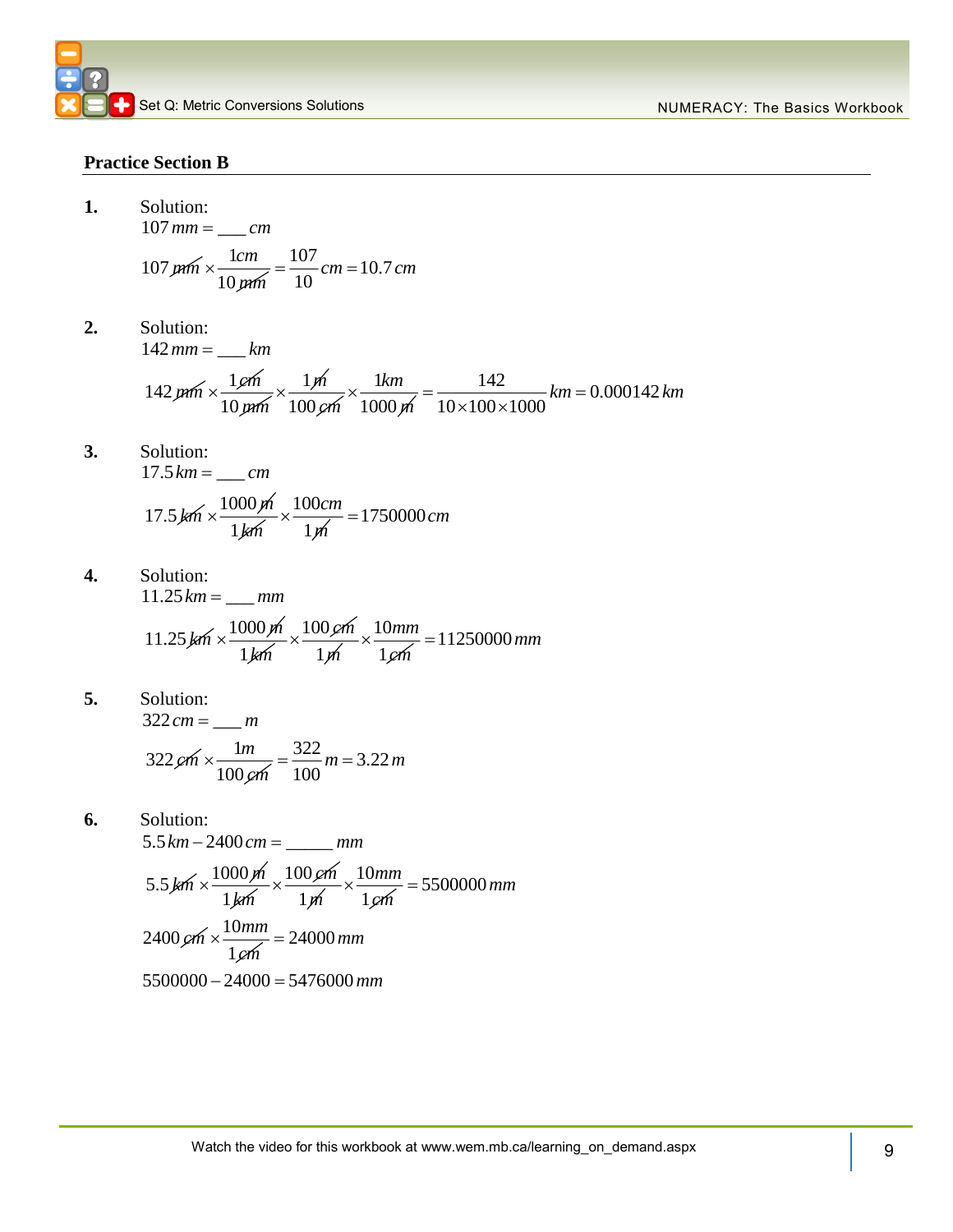**7.** Solution: Solution:<br> $1.5 km + 5000m =$ <u>\_\_\_\_\_\_\_\_</u>*cm*  $1.5 \, \cancel{km} \times \frac{1000 \, \cancel{m}}{1.5 \, \cancel{m}}$ 1*km* 100 1 *cm m*  $\times \frac{100cm}{100} = 150000 \, cm$ 5000  $\cancel{m} \times \frac{100cm}{\sqrt{2}}$ 

$$
5000 \, \text{m} \times \frac{1000 \, \text{m}}{1 \, \text{m}} = 500000 \, \text{cm}
$$
\n
$$
150000 + 500000 = 650000 \, \text{cm}
$$

8. Solution:  
\n
$$
36 cm + 3 km = \underline{\qquad} \qquad mm
$$
\n
$$
36 cm \times \frac{10 mm}{1 cm} = 360 mm
$$
\n
$$
3 km \times \frac{1000 m}{1 km} \times \frac{100 cm}{1 m} \times \frac{10 mm}{1 cm} = 3000000 mm
$$
\n
$$
360 + 3000000 = 3000360 mm
$$

- **9.** Solution: Solution:<br>5.3 km + 7500m = \_\_\_\_\_\_ *cm*  $5.3 \cancel{\text{km}} \times \frac{1000 \cancel{\text{m}}}{1000 \cancel{\text{m}}}$ 1*km* 100 1 *cm m*  $\times \frac{100cm}{100} = 530000cm$  $7500 \, \text{m} \times \frac{100}{100}$ 1 *cm m*  $\times \frac{100cm}{100} = 750000 \, cm$  $\frac{1}{m}$ <br>530000 + 750000 = 1280000 *cm*
- **10.** Solution:

Solution:  
\n
$$
5m + 3.7 \text{ cm} = \text{ mm}
$$
  
\n $5m \times \frac{100 \text{ cm}}{1 \text{ m}} \times \frac{10 \text{ mm}}{1 \text{ cm}} = 5000 \text{ mm}$   
\n $3.7 \text{ cm} \times \frac{10 \text{ mm}}{1 \text{ cm}} = 37 \text{ mm}$   
\n $5000 + 37 = 5037 \text{ mm}$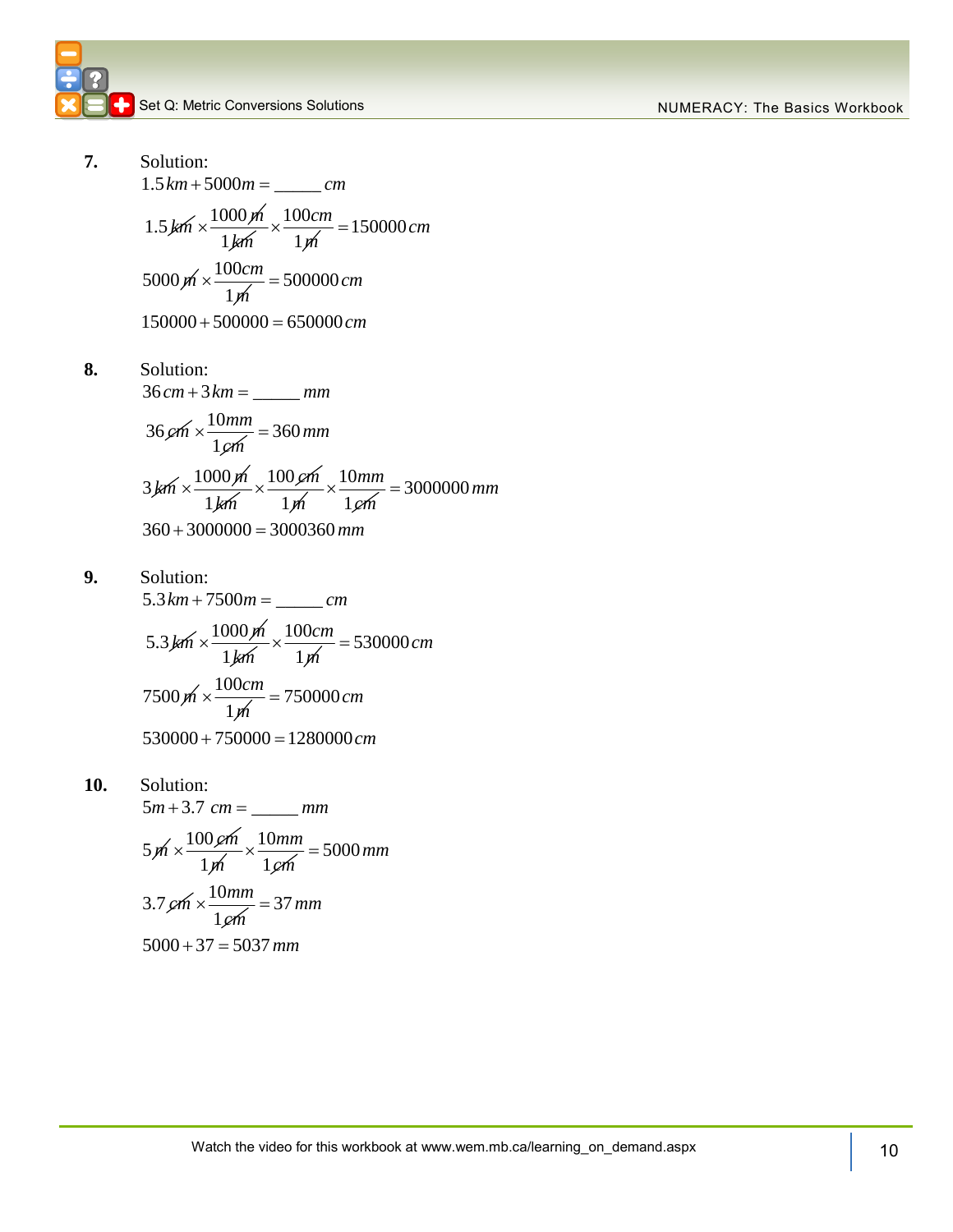11. Solution:  
\n
$$
4 km + 2300 cm - 610 m = \underline{\hspace{1cm}} cm
$$
\n
$$
4 km \times \frac{1000 \cancel{m}}{1 \cancel{km}} \times \frac{100 \cancel{em}}{1 \cancel{m}} cm = 400000 cm
$$
\n
$$
610 \cancel{m} \times \frac{100 cm}{1 \cancel{m}} = 61000 cm
$$
\n
$$
400000 + 2300 - 61000 = 341300 cm
$$
\n12. Solution:  
\n
$$
5 m + 21 cm - 1700 mm = \underline{\hspace{1cm}} km
$$
\n
$$
5 \cancel{m} \times \frac{1 km}{1000 \cancel{m}} = \frac{5}{1000} km = 0.005 km
$$
\n
$$
21 \cancel{em} \times \frac{1 km}{1000000 \cancel{em}} = \frac{21}{1000000} km = 0.00021 km
$$

$$
21\,\mu m \times \frac{1\,\mu m}{100000\,\mu m} = \frac{1}{100000} \,\kappa m = 0.00021 \,\kappa m
$$
\n
$$
1700\,\mu m \times \frac{1\,\mu m}{10\,\mu m} \times \frac{1\,\kappa m}{100000\,\mu m} = \frac{1700}{10 \times 100000} \,\kappa m = 0.0017 \,\kappa m
$$
\n
$$
0.005 + 0.00021 - 0.0017 = 0.00351 \,\kappa m
$$

**13.** Solution:

5680 279 1.7 \_\_\_\_\_ *m cm km mm* 

$$
5680 \,\text{m} \times \frac{1000 \,\text{mm}}{1 \,\text{m}} = 5680000 \,\text{mm}
$$

$$
279 \, \text{cm} \times \frac{10 \, \text{mm}}{1 \, \text{cm}} = 2790 \, \text{mm}
$$
\n
$$
1.7 \, \text{km} \times \frac{100000 \, \text{cm}}{1 \, \text{km}} \times \frac{10 \, \text{mm}}{1 \, \text{cm}} = 1700000 \, \text{mm}
$$
\n
$$
5680000 + 2790 - 1700000 = 3982790 \, \text{mm}
$$

# **14.** Solution:

Solution:<br>1.5*km* – 3390 *cm* + 670 *mm* = \_\_\_\_\_\_ *m*  $1.5 \cancel{km} \times \frac{1000}{1100}$ 1 *m km*  $\times \frac{1000m}{100} = 1500m$ 3390  $\sin x - \frac{1}{2}$ 100 *m cm*  $\times \frac{1m}{100} = \frac{3390}{100}m = 33.9$  $=\frac{3390}{100}m = 33.9m$  $670 \,\mu m \times \frac{11}{1000}$ 1000 *m mm*  $x \frac{1m}{1000} = \frac{670}{1000} m = 0.67$  $=\frac{670}{1000}m = 0.67 m$  $1000 \mu m$  1000<br> $1500 - 33.9 + 0.67 = 1466.77 m$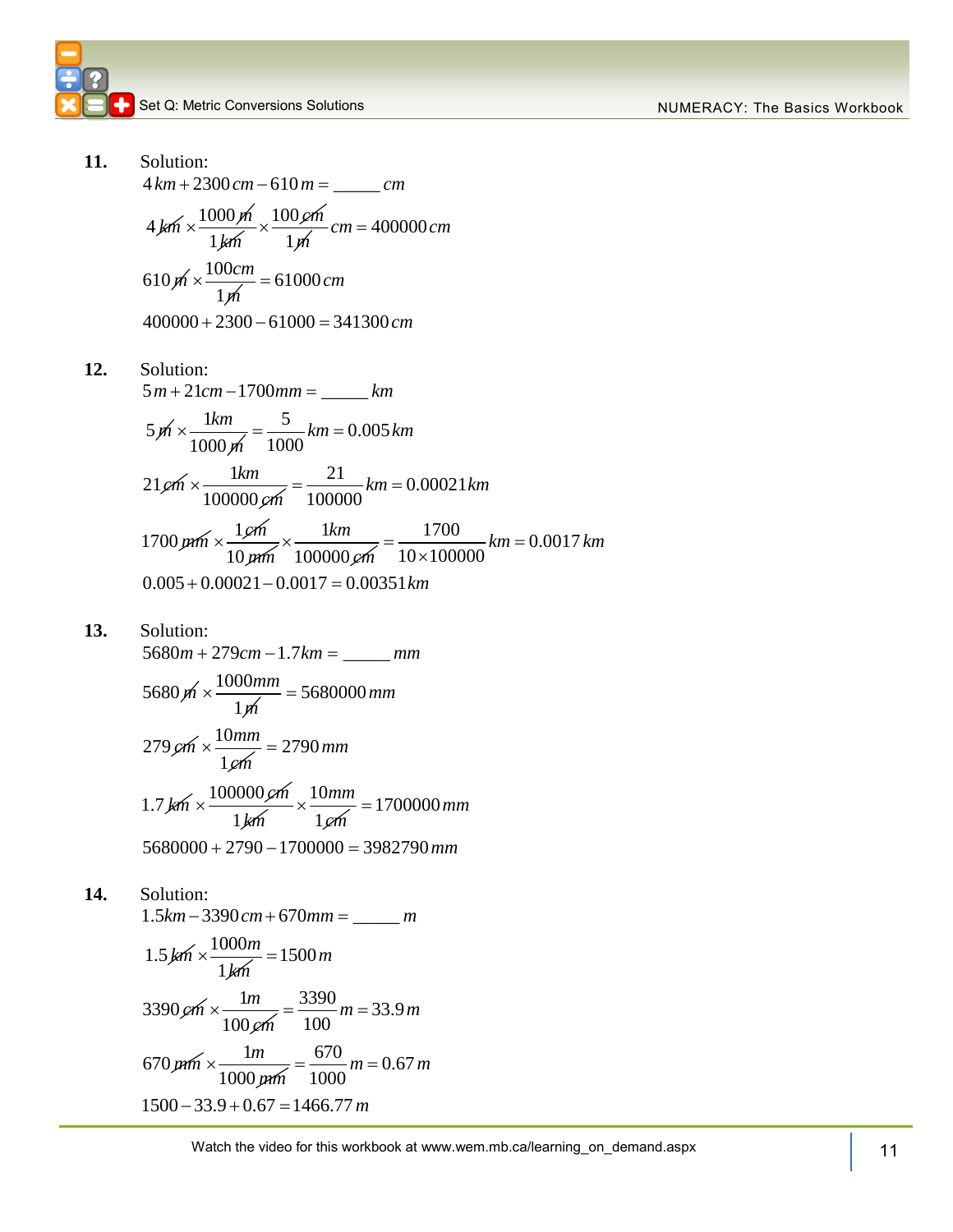**15.** Solution: Solution:<br>7000*m* – 5.4 km + 27500 mm = \_\_\_\_\_\_ cm  $7000 \, \text{m} \times \frac{100}{100}$ 1 *cm m*  $\times \frac{100cm}{4} = 700000cm$  $5.4 \cancel{km} \times \frac{100000}{100000}$ 1 *cm km*  $\times \frac{100000cm}{6} = 540000cm$ 27500 pm  $\times \frac{1}{2}$ 10 *cm mm*  $\times \frac{1cm}{1} = \frac{27500}{10}$  cm = 2750  $\frac{21588 \mu m}{10 \mu m}$  10<br>700000 - 540000 + 2750 = 162750  $=\frac{27500}{10}$  *cm* = 2750 *cm*  $700000 - 540000 + 2750 = 162750$  *cm*  $-540000 + 2750 = 16275$ 

#### **Practice Section C**

**1.** Solution: Solution:<br>4750 mm = \_\_\_ m + \_\_\_ cm + \_\_\_ mm 4750 *mm* 1 1000 *m*  $=\frac{1m}{1000 \mu m}$  = 4.750 m = 4 m + 0.75 m  $0.75 \, \text{m} \times \frac{100}{100}$ 1 *cm m*  $0.75 \cancel{m} \times \frac{100 \text{ cm}}{1 \cancel{m}} = 75 \text{ cm}$ <br>4750 mm = 4 m + 75 cm + 0  $m \times \frac{1}{m} = 15$  cm<br>  $mm = 4 m + 75$  cm + 0 mm **2.** Solution: Solution:<br>6894220 mm = \_\_\_ km + \_\_\_ m + \_\_\_ cm + \_\_\_ mm 6894220 *mm* 1 1000000 *km*  $=\frac{1}{2}$  km + <u>m</u> m + <u>m</u> cm + mm<br>  $\times \frac{1}{2}$  mm = 6.89422 km = 6 km + 0.89422 km 0.89422 km  $\times$   $\frac{1000}{1000}$ 1 *m*  $h \times \frac{1000000 \mu m}{1000000 \mu m} = 6.89422 km = 6 km +$ <br> $\times \frac{1000 m}{1 km} = 894.22 m = 894 m + 0.22 m$  $0.22 \, \text{m} \times \frac{100}{100}$ 1 *cm m*  $0.22 \cancel{m} \times \frac{100cm}{1 \cancel{m}} = 22 \, cm$ <br>6894220 mm = 6 km + 894 m + 22 cm + 0  $\frac{100cm}{1h}$  = 22 cm<br>
mm = 6 km + 894 m + 22 cm + 0 mm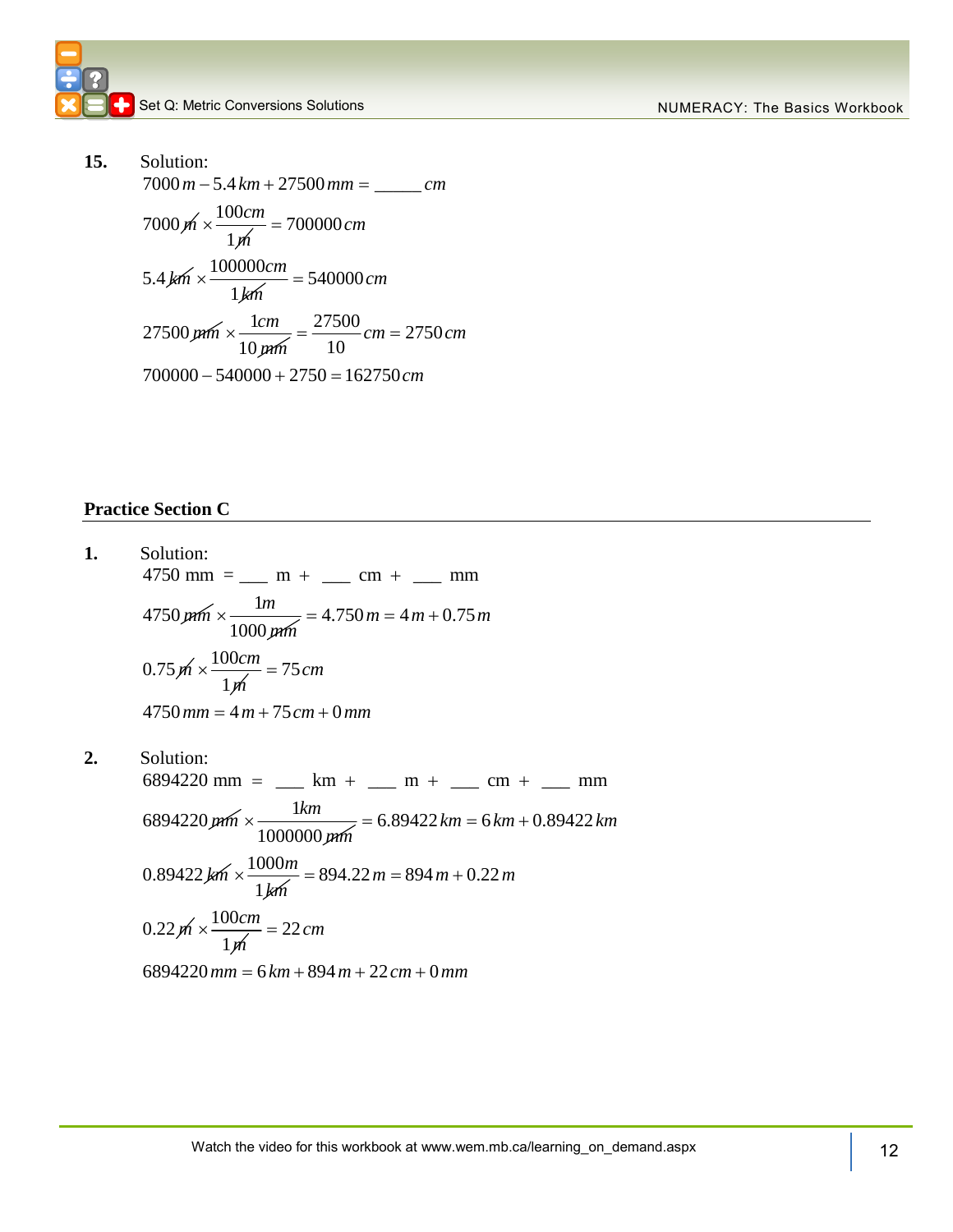*m*

- **3.** Solution: Solution:<br>5 *m* + 21*cm* – 1700 *mm* + 5.5 km – 2400 *cm* = \_\_\_\_\_\_ *mm*  $5 \cancel{m} \times \frac{1000}{1000}$ 1 *mm m*  $\times \frac{1000mm}{4} = 5000mm$  $21 \cancel{cm} \times \frac{10}{1}$ 1 *m cm*  $\times \frac{10m}{2} = 210$  mm 5.5 *km* 1000000 1 *mm km*  $\times \frac{1000000mm}{s} = 5500000mm$  $2400 \, \text{cm} \times \frac{10}{1}$ 1 *m cm*  $\times \frac{10m}{10} = 24000 \, \text{mm}$  $2400 \, \text{\emph{cm}} \times \frac{1 \, \text{\emph{cm}}}{1 \, \text{\emph{cm}}} = 24000 \, \text{\emph{mm}}$ <br> $5000 + 210 - 1700 + 5500000 - 24000 = 5479510 \, \text{\emph{mm}}$
- **4.** Solution: 0.75 548 27500 1.5 1500 1.75 \_\_\_\_\_ *km m mm m mm cm m*  $0.75 \cancel{km} \times \frac{1000}{1000}$ 1 *m km*  $\times \frac{1000m}{6} = 750m$ 27500 *mm* 1 1000 *m mm*  $x \frac{1m}{2} = 27.5 m$  $1500 \,\mathrm{mm} \times \frac{1}{2500 \,\mathrm{mm} \times 1}$ 1000 *m mm*  $\times \frac{1}{\sqrt{1.5 \cdot 10^{11} - 1}} = 1.5 m$  $1.75 \cancel{cm} \times \frac{1}{1}$ 100 *m cm*  $\times \frac{1}{2} = 0.0175 m$  $(750+548-27.5)-(1.5-1.5+0.0175)$  $.75 \cancel{e}m \times \frac{1m}{100 \cancel{e}m} = 0.0175 \text{ m}$ <br> $750 + 548 - 27.5 - (1.5 - 1.5 + 0.0175) = 1270.5 - 0.0175 = 1270.4825$  $m \times \frac{1m}{100 \text{ cm}} = 0.0175 \text{ m}$ <br>+ 548 – 27.5) – (1.5 – 1.5 + 0.0175) = 1270.5 – 0.0175 = 1270.4825
- **5.** Solution:

$$
(750 + 548 - 27.5) - (1.5 - 1.5 + 0.0175) = 1270.5 - 0.0175 = 1270.4825 m
$$
  
Solution:  
\n
$$
(1.5km - 1519cm) + \frac{300m}{1.25} - \left(1.125m \div \frac{1}{4} + 125cm\right) = \underline{\hspace{1cm}} km
$$
  
\n
$$
1519 \cancel{\rho m} \times \frac{1km}{100000 \cancel{\rho m}} = 0.01519 km
$$
  
\n
$$
300 \cancel{m} \times \frac{1km}{1000 \cancel{m}} \div 1.25 = 0.24 km
$$
  
\n
$$
1.125m \div \frac{1}{4} \times \frac{1km}{1000 \cancel{m}} = 0.0045 km
$$
  
\n
$$
125 \cancel{\rho m} \times \frac{1km}{100000 \cancel{\rho m}} = 0.00125 km
$$
  
\n
$$
(1.5 - 0.01519) + 0.24 - (0.0045 + 0.00125) = 1.48481 + 0.24 - 0.00575 = 1.71906 km
$$